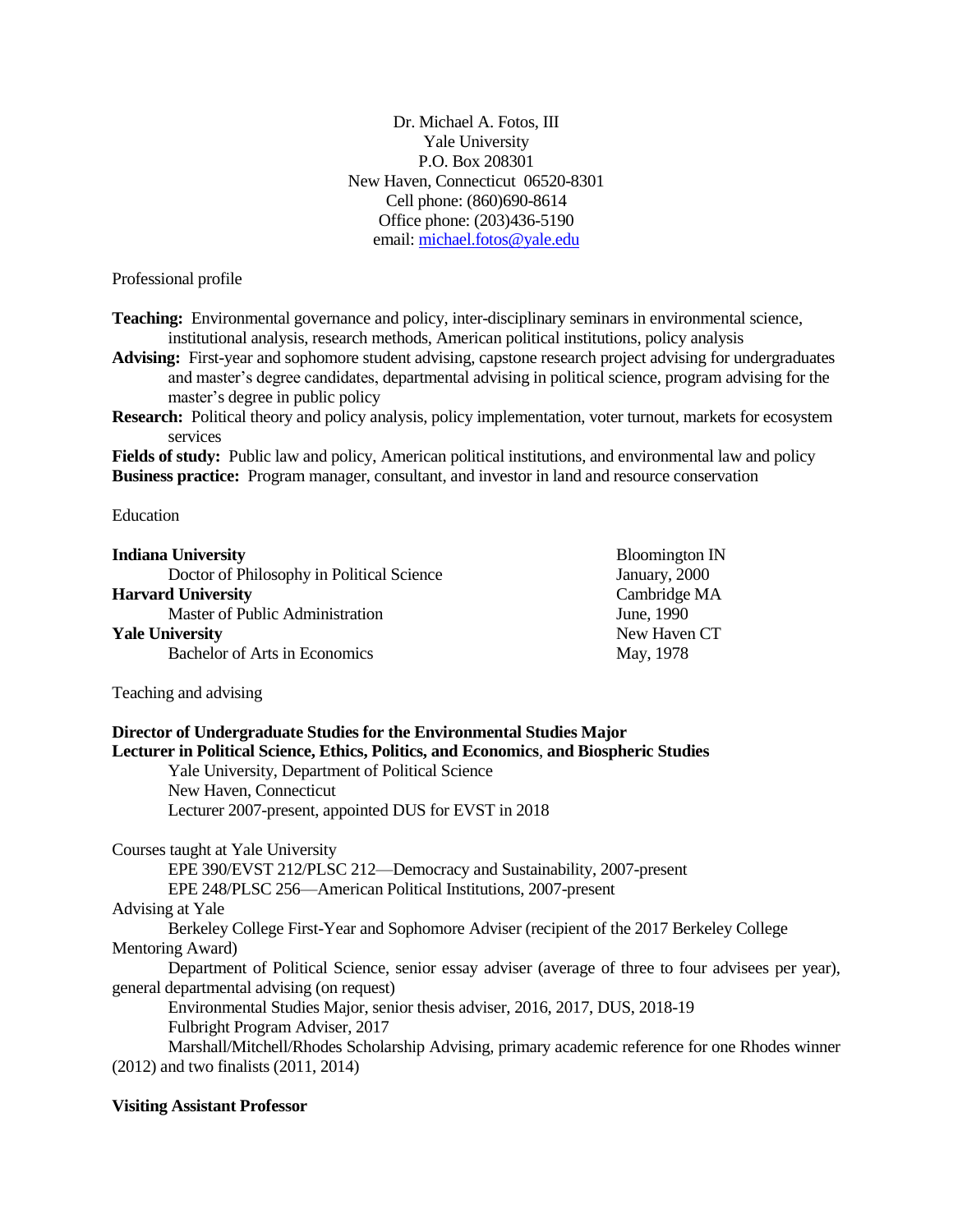Michael A Fotos, III

Trinity College, Public Policy Graduate Program Hartford, Connecticut, 2000-present

Courses taught at Trinity College

ES 401—Advanced Seminar in Environmental Science (co-taught with science faculty), 2006-2011 PBPL 806—Methods of Research, Fall 2018 PBPL 828—Theory of Democratic Institutions, 2000-2014 PBPL 828—Institutions and Public Policy, Spring 2018 PBPL 846—Policy Analysis, 2008-present POLS 241—Empirical Political Methods and Data Analysis, 2006-2012 POLS 357—Politics of U.S. Environmental Policy, 2000 Advising at Trinity Public Policy Graduate Program, program academic advising, 2012-present Public Policy Graduate Program, capstone research project advising, 2000-present

Selected papers, publications, and lectures

1997. "The Regulation of Coal Surface Mining: an Exploration of Sabatier's 'Acceptability Space' and the Emergent Properties of Policy Implementation." Paper prepared for presentation at the 69th Meeting of the Southern Political Science Association, Norfolk, Virginia, November 6-8, 1997.

1998. "Group Activity and the Variation of State Efforts to Implement the Surface Mining Control and Reclamation Act of 1977." Paper prepared for presentation at the 1998 Annual Meeting of the American Political Science Association, Boston, Massachusetts, September 3-6, 1998.

2000*. Organized Interests and the Implementation of Environmental Policy*, Doctoral dissertation, submitted to the faculty of the University Graduate School at Indiana University, January 2000.

Fall 2000. "Shared Beliefs, Group Interests, and the Coordination of Advocacy Coalitions," *Policy Currents*, 10(3):6-8.

with Mark Franklin, September 30, 2002. "Naïve Political Science and the Paradox of Voting," Revision of a paper prepared for presentation at the annual meeting of the Midwest Political Science Association, Chicago, Illinois, April 25-28, 2002.

contributor to Mark N. Franklin, 2004. *Voter Turnout in Established Democracies since 1945*. New York: Cambridge University Press.

with Bradford S. Gentry, Shimon C. Anisfeld, and Quint Newcomer (Guest editors), 2007. *Journal of Sustainable Forestry* , Volume 25 (1/2) (3/4) entitled *Emerging Markets for Ecosystem Services: A Case Study of the Panama Canal Watershed*. Binghamton NY: Haworth Press.

with A. Hovani, 2007. "Policy Alternatives to Increase the Demand for Forest-based Carbon Sequestration" in *Emerging Markets for Ecosystem Services: A Case Study of the Panama Canal Watershed*. B. Gentry et al. (eds.).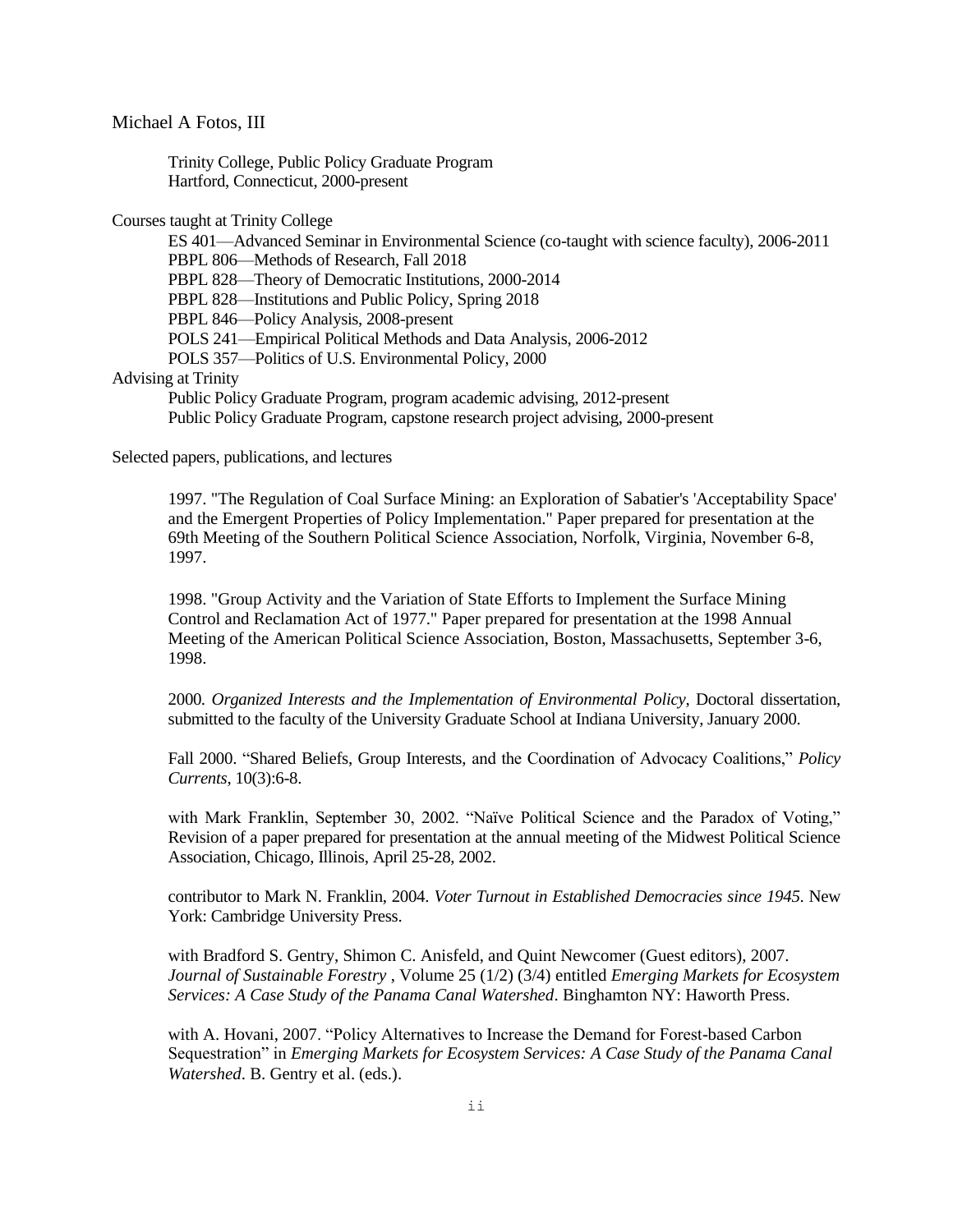with Q. Newcomer and F. Chou, 2007. "Assessment of Existing Demand for Watershed Services in the Panama Canal Watershed" in *Emerging Markets for Ecosystem Services: A Case Study of the Panama Canal Watershed*. B. Gentry et al. (eds.).

with Q. Newcomer and R. Kuppalli, 2007. "Policy Alternatives to Improve Demand for Water-Related Ecosystem Services in the Panama Canal Watershed" in *Emerging Markets for Ecosystem Services: A Case Study of the Panama Canal Watershed*. B. Gentry et al. (eds.).

2012. "Operational Polycentricity: Sustainable Governance and Governance for Sustainability." Lecture delivered October 25, 2012 at the University of Maine, Orono ME, sponsored by Maine's Sustainability Solutions Initiative & School of Marine Sciences.

2013. "Remarks Introducing Vincent Ostrom's Revolutionary Science of Association." Prepared for presentation to the Yale Center for the Study of Representative Institutions, February 19, 2013.

2013. "Vincent Ostrom's Revolutionary Science of Association." Working paper presented at The Vincent and Elinor Ostrom Workshop in Political Theory and Policy Analysis on April 22, 2013 as part of the Colloquium Series Spring 2013, Indiana University Bloomington.

2013. Panel moderator, "The New Climate Architecture," *Rio+20 to 2015: a New Architecture for a Sustainable New World*, conference sponsored by the Natural Resources Defense Council, hosted by the Yale School of Forestry & Environmental Studies, November 1-2, 2013.

2014. "Counter-Intentional Policy Outcomes: Workshop analytics and the diagnosis of 'foreseeable but unanticipated consequences,'" Working paper prepared for presentation at the F. A. Hayek Program for Advanced Study in Philosophy, Politics, and Economics of the Mercatus Center at George Mason University, March 24, 2014.

2015. "Vincent Ostrom's Revolutionary Science of Association," *Public Choice: the Journal of the Public Choice Society.* 50<sup>th</sup> Anniversary Symposium. 163(1-2):67-83.

2016. "Obvious Political Facts that Are Wrong," Remarks prepared for the Conservative Party at Yale, Yale University, January 29, 2016.

2016. Panel moderator, "Collaborative Leadership in a Multi-Polar World," sponsored by the United States Army War College, Carlisle Scholars Program, hosted by the Jackson Institute for Global Studies, Yale University, December 6, 2016.

2017. "Public Goods and the Diagnosis of Counterintentional Policy Outcomes." In Filippo Sabetti and Dario Castiglione (Eds.), *Institutional Diversity in Self-Governing Societies: The Bloomington School and Beyond*, (pp. 213-38). Lanham MD: Lexington Books.

"Reconstruct, Don't Deconstruct the Administrative State," (*working paper*, July 2017)